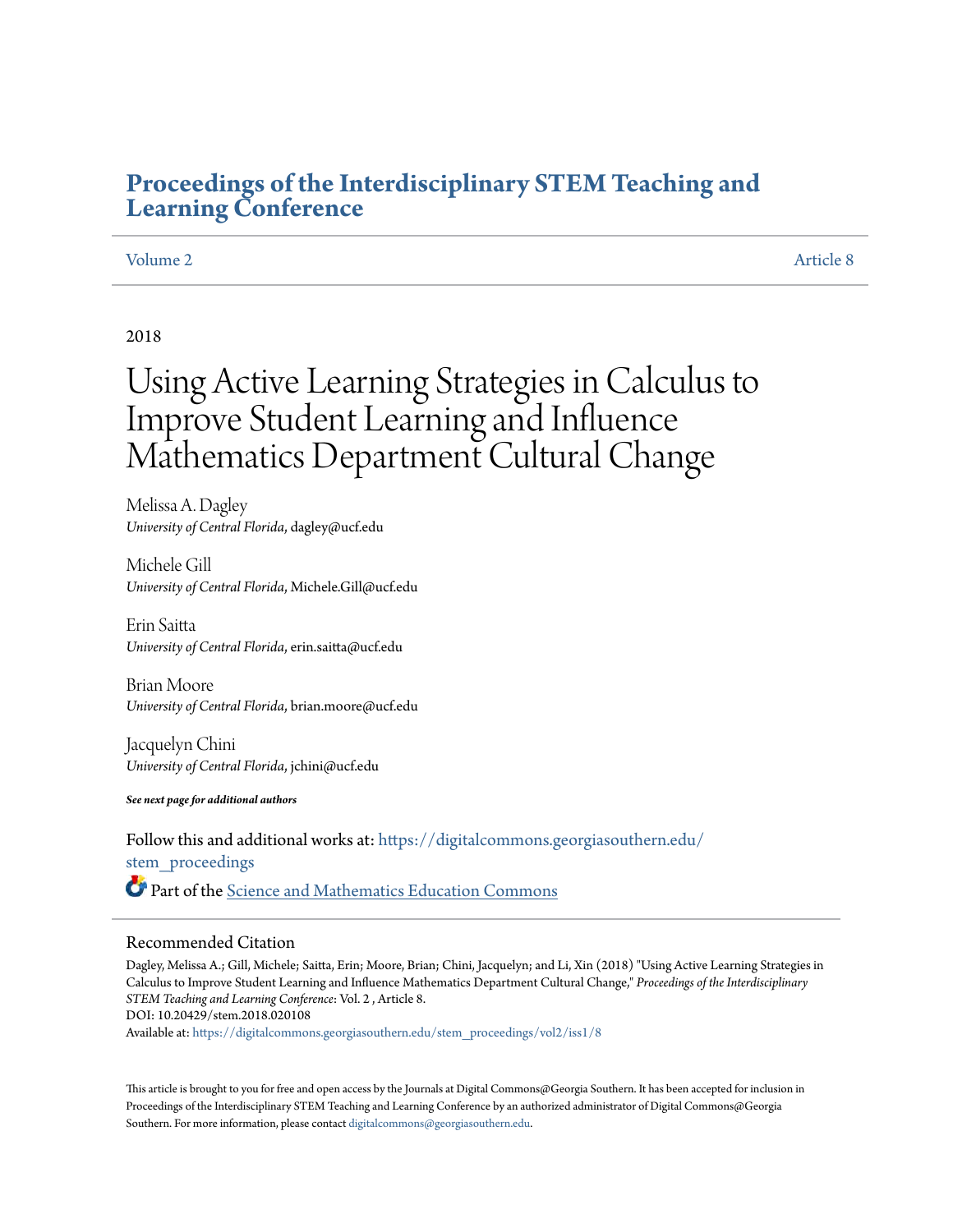# Using Active Learning Strategies in Calculus to Improve Student Learning and Influence Mathematics Department Cultural Change

# **Abstract**

An interdisciplinary team of physics, education, math and chemistry faculty developed MATH-GAINS (Growing as Adaptive INstructors) creating an ecosystem where mathematics faculty persistently and sustainably apply active learning strategies in their teaching of calculus courses. As a result of implementation, MATH-GAI NS proposed to positively affect the wide-spread adaptation of active learning strategies by department faculty as well as student learning, retention and graduation of over 900 students annually. The objective of this paper is to provide details on how the project was conceived and implemented; instruments, research methodologies and active learning strategies used; and examples of faculty projects and preliminary results of the study. Results of the study add to the growing body of knowledge of how research-based instructional strategies designed in other STEM disciplines work in math courses, as well as an understanding of the critical factors that influence math faculty's teaching practices.

# **Keywords**

calculus, active learning, teacher change

### **Creative Commons License**

**[Creative](http://creativecommons.org/licenses/by/4.0/)** 

**This work is licensed under a** [Creative Commons Attribution 4.0 License.](http://creativecommons.org/licenses/by/4.0/) Attribution

# 4.0

License **Authors**

Melissa A. Dagley, Michele Gill, Erin Saitta, Brian Moore, Jacquelyn Chini, and Xin Li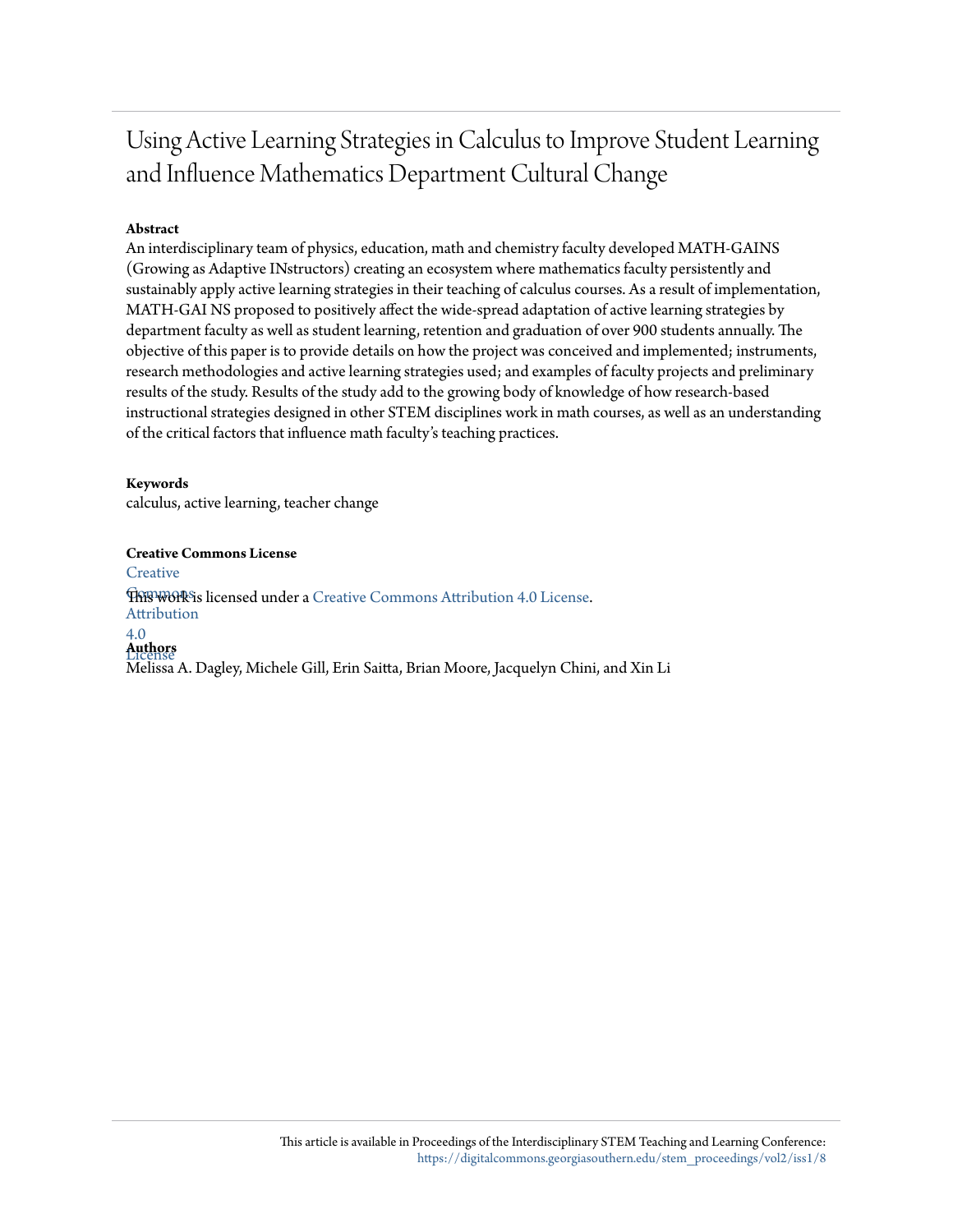## **Volume 2 | Article 8**

# **Using Active Learning Strategies in Calculus to Improve Student Learning and Influence Mathematics Department Cultural Change**

Melissa Dagley, *University of Central Florida* Michele Gill, *University of Central Florida* Erin Saitta, *University of Central Florida* Jacquelyn Chini, *University of Central Florida* Brian Moore, *University of Central Florida* Xin Li, *University of Central Florida*

# **Abstract**

An interdisciplinary team of physics, education, math and chemistry faculty developed MATH-GAINS (Growing as Adaptive INstructors) creating an ecosystem where mathematics faculty persistently and sustainably apply active learning strategies in their teaching of calculus courses. As a result of implementation, MATH-GAI NS proposed to positively affect the wide-spread adaptation of active learning strategies by department faculty as well as student learning, retention and graduation of over 900 students annually. The objective of this paper is to provide details on how the project was conceived and implemented; instruments, research methodologies and active learning strategies used; and examples of faculty projects and preliminary results of the study. Results of the study add to the growing body of knowledge of how research-based instructional strategies designed in other STEM disciplines work in math courses, as well as an understanding of the critical factors that influence math faculty's teaching practices.

## **Keywords**

calculus, active learning, teacher change

## **Recommended Citation**

Dagley, Melissa A.; Gill, Michele; Saitta, Erin; Moore, Brian; Chini, Jacquelyn; and Li, Xin (2018) "Using Active Learning Strategies in Calculus to Improve Student Learning and Influence Mathematics Department Cultural Change," *Proceedings of the Interdisciplinary STEM Teaching and Learning Conference*: Vol. 2 , Article 8.

This material is based upon work supported by the National Science Foundation under Grant No. 1505322.

Available at: https://digitalcommons.georgiasouthern.edu/stem\_proceedings/vol2/iss1/8 Published by Digital Commons@Georgia Southern, 2018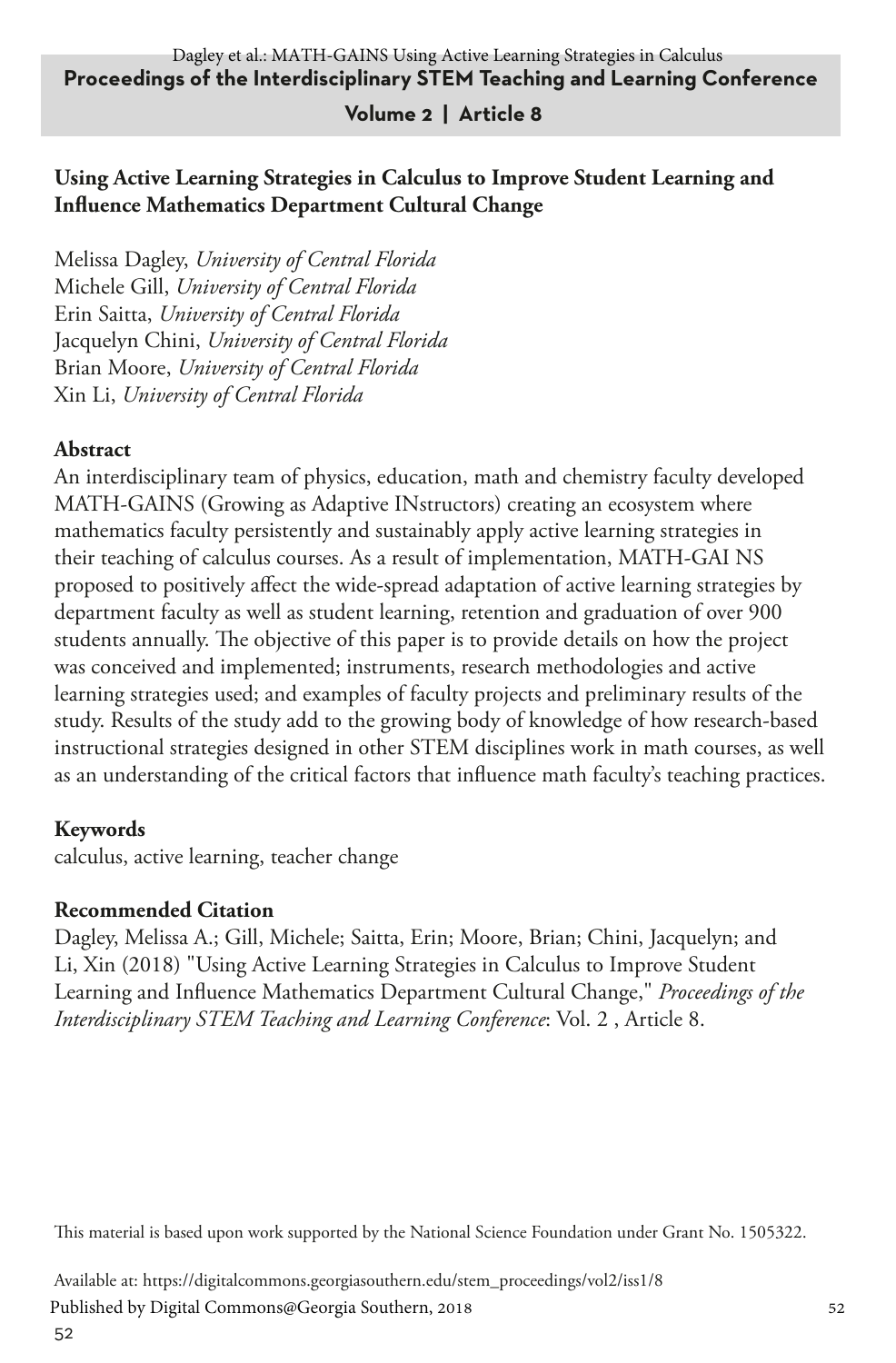# **Introduction** *Proceedings of the Interdisciplinary STEM Teaching and Learning Conference, Vol. 2 [2018], Art. 8*

Nationally, less than 40% of students who begin college in pursuit of a science, technology, engineering or mathematics (STEM) degree complete in one of these disciplines (PCAST, 2012). Furthermore, almost a quarter of the students who leave STEM fields cite low grades in the early years of study as a factor for their decision to leave. These claims are supported by earlier work from Seymour and Hewitt (1997) who identified seven reasons students leave these disciplines, including feeling overwhelmed by the rigor of courses and dissatisfaction with instruction or the climate found within the discipline. Their findings of poor science, math and engineering teaching and lack of student preparation for the mathematics and sciences support the need for identifying not just more educational innovations, but specifically those having a *significant impact* on student learning (ASEE, 2012). Charged with the call from PCAST (2012) to study the attributes of successful math courses for dissemination of best practices, researchers developed the MATH-GAINS project to enhance math learning environments. Using active learning strategies proven successful in other STEM disciplines, researchers aimed to arm faculty with the necessary tools to enrich instruction and improve student learning within the calculus sequence.

The goal of this research – MATH-GAINS (Growing as Adaptive Instructors) – was to create an ecosystem where an influential number of the Department of Mathematics faculty at a large metropolitan university persistently and sustainably applied evidence-based practices in their teaching of calculus courses, the courses considered as a *gateway to success in STEM disciplines* (PCAST, 2012). As a result of improved instruction, MATH-GAINS proposed to positively affect student learning, retention and graduation within STEM. By the end of the MATH-GAINS effort six faculty and te n math graduate students (many of whom will teach post-secondary math upon graduation) were provided training and support to apply evidence-based practices in their math courses. These faculty members and graduate teaching assistants (GTAs) *annually affected over 900 students*. Data collected during this project continues to add to the growing body of knowledge of how research-based instructional strategies designed in other STEM disciplines work in math courses, as well as the community's understanding of the critical factors that influence math faculty's teaching practices.

The MATH-GAINS project was grounded in the recommendation from the 2012 PCAST Undergraduate STEM Education report, to identify and broaden implementation of research-based instructional strategies and address the problem of excessively high failure rates in introductory mathematics courses at the undergraduate level, in order to open pathways to more advanced STEM courses. Project activities were designed in such a way to ensure the Mathematics Department could sustain a culture of using evidence-based teaching practices in math courses with a plan to use state and national existing partnerships to disseminate best practices. The objective of this paper is to provide details on how the project was conceived and implemented; instruments, research methodologies and active learning strategies used; and examples of faculty projects and preliminary results of the study.

#### **Project Overview**

53 The researchers desire to provide a thorough understanding of the MATH-GAINS project with the goal of allowing replication across other institutions. To assist, this<br>tps://digitalcommons.georgiasouthern.edu/stem\_proceedings/vol2/iss1/8 https://digitalcommons.georgiasouthern.edu/stem\_proceedings/vol2/iss1/8 DOI: 10.20429/stem.2018.020108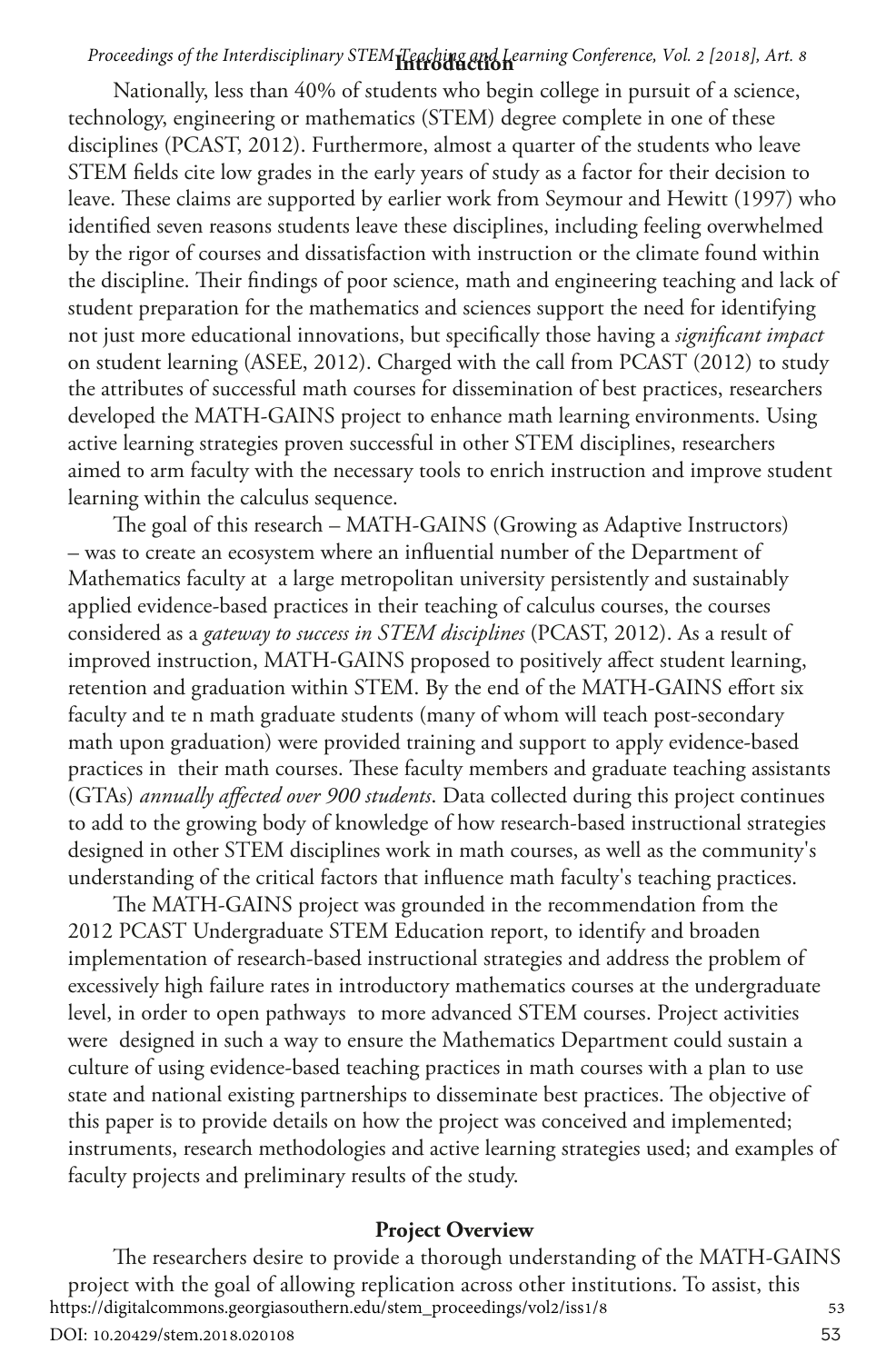paper outline.<sup>D</sup>ife&ttailed objectives of sing Active Learning Strategies in Calculus formed, how each phase of the project was implemented broken down by faculty and student components and the instrumentation and methodology used in the research.

#### **Objectives**

Several objectives were identified to guide the research with the role of MATH-GAINS faculty increasing in responsibility through the sequential path of project activities.

> *Objective 1* – *Develop and Retrain*. Two Learning Communities (one in Year One and one in Year Two of the project), consisting of three faculty and five GTAs, participated in a year-long project with on-going training.

> *Objective 2* – *Implement and Reinforce*. Each year, the learning community participants implemented self-selected evidence-based practices during both fall and spring semesters.

*Objective 3 – Disseminate*. Faculty participants from each year's learning community disseminated their projects to (a) other on-campus faculty

(local),

(b) other state institutions (regional) and (c) faculty from institutions in other states (national) through existing consortia and partnerships.

These objectives allowed researchers to meet the goal of creating an ecosystem of mathematics faculty persistently and sustainably applying evidence-based practices in their teaching of calculus courses. Objective 1 which provided for faculty development with consistent reinforcement of the strategies used in the classroom was considered the most critical for the success of the MATH-GAINS effort. For this reason, the supporting activities will be deliberately detailed in the faculty section of this paper.

#### **Implementation**

A very thoughtful process went in to selecting the right mix of faculty partners to develop and implement the MATH-GAINS project. An interdisciplinary team from physics, education, math, the Faculty Center for Teaching and Learning (FCTL) and the Center for Initiatives in STEM (iSTEM) were hand-picked with the necessary expertise for the project's success. Ensuring the project had the proper support within mathematics at all levels, the chair and an associate professor from the department led the project. Faculty from education, physics and FCTL were chosen to provide appropriate training and professional development to the faculty participants, assess the level of implementation of evidence-based practices, prompt faculty reflection and suggest avenues for improvement. The physics, education and FCTL faculty members had experience personally implementing evidence-based teaching practices and designing evidence- based curriculum for use by other faculty and GTAs. Additionally, they had expertise in assessing student learning, using protocols to observe instruction, and interviewing faculty about their teaching practices. The iSTEM Executive Director tracked the progress of the students in the target cohort<br>Published by Digital Commons@Georgia Southern, 2018 Published by Digital Commons@Georgia Southern, 2018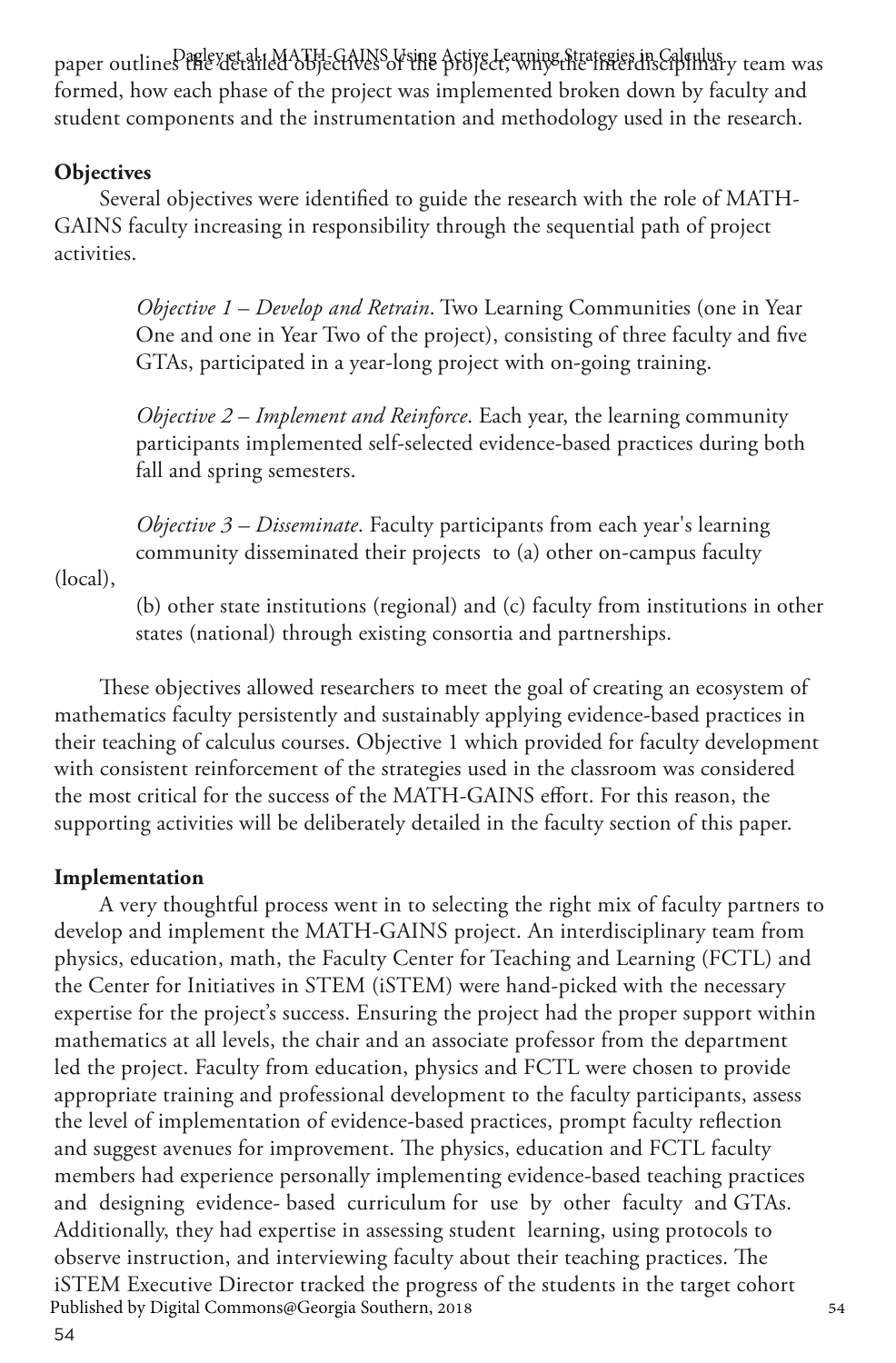and made the necessary arrangements to ensure registration for MATH-GAINS' *Proceedings of the Interdisciplinary STEM Teaching and Learning Conference, Vol. 2 [2018], Art. 8* calculus courses, student group coding and data collection.

Prior to commencement of the project six mathematics faculty were selected to participate over the course of the project – three in year one and three in year two. Each faculty member was assigned to teach a section in the calculus sequence (Calculus with Analytical Geometry 1, Calculus with Analytical Geometry 2 and Calculus with Analytical Geometry 3) for both the fall and spring terms of the same academic year. Faculty formed a learning community and attended personalized professional development training. After being immersed in the research literature, they were provided with a menu of evidence- based teaching practices to implement in the classroom, from which they selected one or more practices to implement in the subsequent two semesters. Non-project faculty experienced in implementing evidencebased teaching practices and designing evidence-based curriculum served as mentors for the Year One faculty. Year One faculty then served as mentors to Year Two faculty participants. Five graduate teaching assistants (GTAs) were selected to assist the faculty each year, for a total of 10 GTAs. Both faculty and GTAs participated in professional development activities in support of the MATH- GAINS experience.

The mathematics courses included in MATH-GAINS (MG) contained no specific designation that would assist students in identifying which sections were included in the project. This allowed registration for the courses to be random. All students meeting the appropriate prerequisites for the calculus sequence had an equal opportunity to register for a MG course. After the first term of participation in a MG course, students were invited to continue into the next MG course in the Calculus sequence if they desired. Once current MG participants were registered, the remaining seats in the section were opened to the general population. Table 1 includes the number of students registered in MATH-GAINS for each term.

| Course       | Year One |        |      | Year Two | Total    |
|--------------|----------|--------|------|----------|----------|
|              | Fall     | Spring | Fall | Spring   | (course) |
| Calculus 1   | 392      | 271    | 439  | 414      | 1516     |
| Calculus 2   | 49       | 49     | 48   | 49       | 195      |
| Calculus 3   | 49       | 49     | 49   | 50       | 197      |
| Total (term) | 490      | 369    | 536  | 513      | 1908     |

**Table 1.** MATH-GAINS student enrollments by course, term and year of the project

Student demographic and performance data were collected using university system databases and faculty course records. All student perception and concept knowledge data were collected in the various calculus courses each term. The Characteristics of Successful Programs in College Calculus (CSPCC) gauged student attitudes and efficacy about learning mathematics. The instrument was administered using Qualtrics survey software in a pre and post-test format during the first and last weeks of each term. The Calculus Concepts Inventory (CCI) measured the understanding of Calculus concepts. The CCI was administered as a paper survey utilizing Scantron forms for easy data collection and was also offered in a pre and post-test format at the beginning and end of the term. The student consent process occurred in class during the first week of the semester. Students were informed that participating in the research was voluntary and had no bearing on their course grades. Students provided consent on the Undergraduate Explanation of Research online via Qualtrics. <sup>55</sup> https://digitalcommons.georgiasouthern.edu/stem\_proceedings/vol2/iss1/8

DOI: 10.20429/stem.2018.020108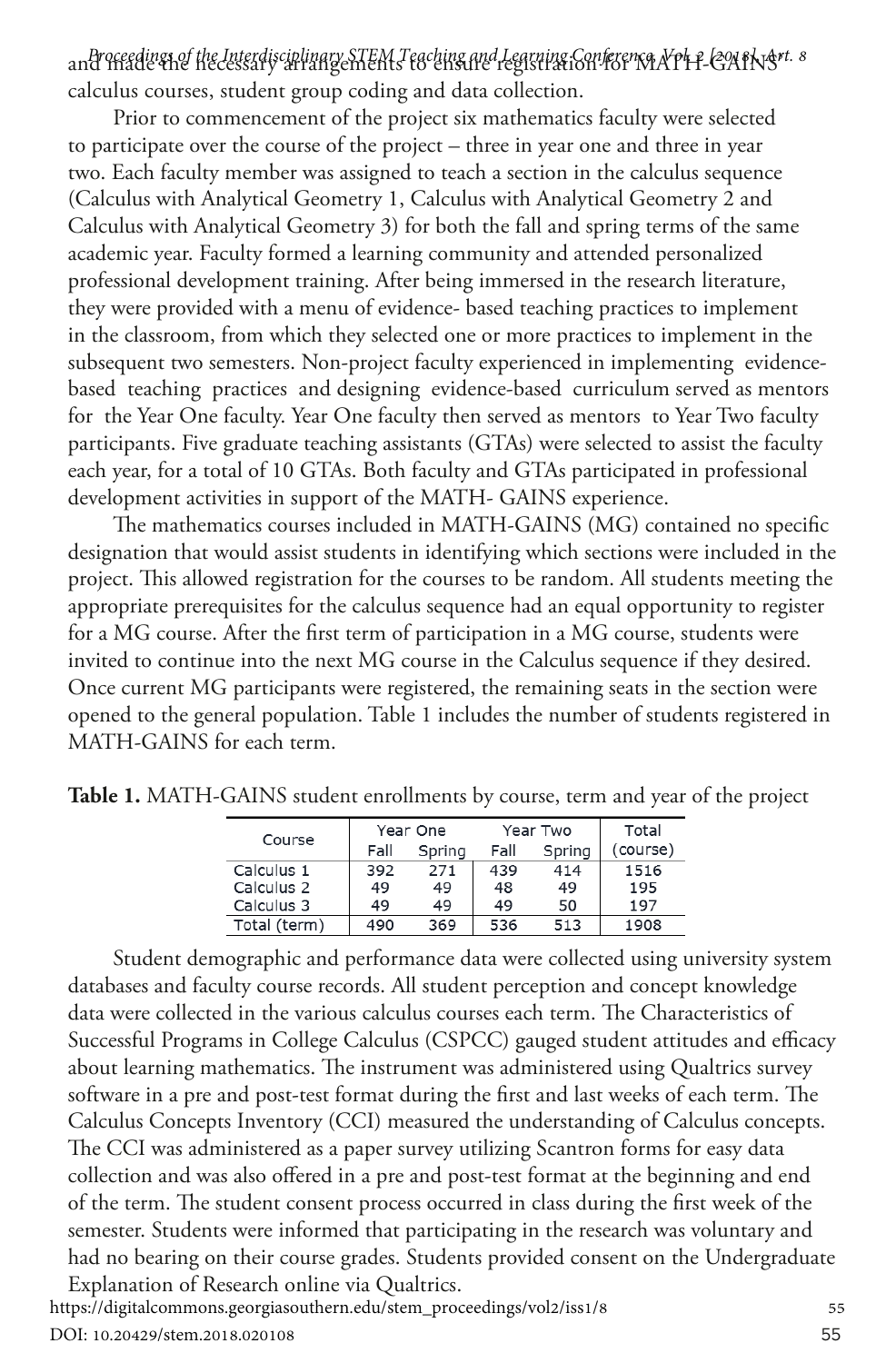Data on PaelfKy<sup>t</sup>altitudes, beliefs using Active kerping fitategies in Galculus ber of methods. To measure demonstrated positive change in attitudes and beliefs about the efficacy of evidence-based teaching practices in the identified courses, two survey instruments were used in a pre and post-test format: Culture, Cognition, and Evaluation of STEM Higher Education Reform (CCHER) (Hora, 2011) and a calculus teaching efficacy questionnaire modified from Gill, Ashton and Algina (2014). Data were collected electronically using Qualtrics survey software. To provide further validity of belief change beyond simple self-report, two additional measures were used: (a) ratings of teacher scenarios (Bullough, 2015; Gill, Ashton & Algina, 2014) and (b) examinations of faculty rationales for their instructional decisions during interviews and training sessions (Gill & Hoffman, 2009). Classroom observations using the Reformed Teaching Observation Protocol (RTOP) (Piburn, Sawada, Falconer, Turley, Benford, & Bloom, 2000) were used to gauge the extent to which faculty implemented the evidence- based practices. RTOP was chosen for MATH-GAINS due to the focus on the extent of the implementation of evidence-based teaching practices. Pre, mid and postimplementation observations were conducted by a n external observer prepared in utilizing the protocol. In addition to being the instrument used by the external observers during MATH-GAINS' assessment, the RTOP was used as a formative assessment tool through peer observations conducted by other participants in the learning community and by the assigned mentors.

In addition to professional development workshops, every semester the GTAs used a mixed reality teaching simulator to engage in virtual practice. Aimed at helping GTAs to acquire and refine their skills through the use of TeachLivE technology (Andreasen and Haciomeroglu, 2009), the virtual practice sessions integrated immediate feedback and reflection in between short virtual teaching sessions. With the TeachLivE technology, GTAs focused on implementing strategies to facilitate group discussion including – providing specific feedback, asking higher-level questioning and practicing wait time. Each simulator experience consisted of two 7-minute interactive sessions in a classroom with five virtual avatars with a ten minute break for feedback and reflection in between. GTAs were also expected to watch at least one of their peer's sessions to get more familiar with different implementations of the strategies. After the sessions, GTAs were prompted to explain how they were going to use the techniques they practiced in their own classes.

#### **Research on Faculty**

#### **Selection**

MATH-GAINS faculty participants were selected according to three main criteria. First, it was important to have faculty representing various ranks. Over the course of the study, there was one Professor, one Associate Professor, one Assistant Professor, one Lecturer, one Associate Instructor, and one Instructor. Second, the faculty participants needed to have interest and potential to truly implement evidence-based practices, which they had not used in their courses previously. Third, it was important to select faculty that had potential to influence other faculty and/or department policy. To this end, the faculty participants possessed at least one of the following characteristics:

- Taught calculus courses regularly
- Served as course coordinator for Calculus II or III<br>w Digital Commons@Georgia Southern, 2018

Published by Digital Commons@Georgia Southern, 2018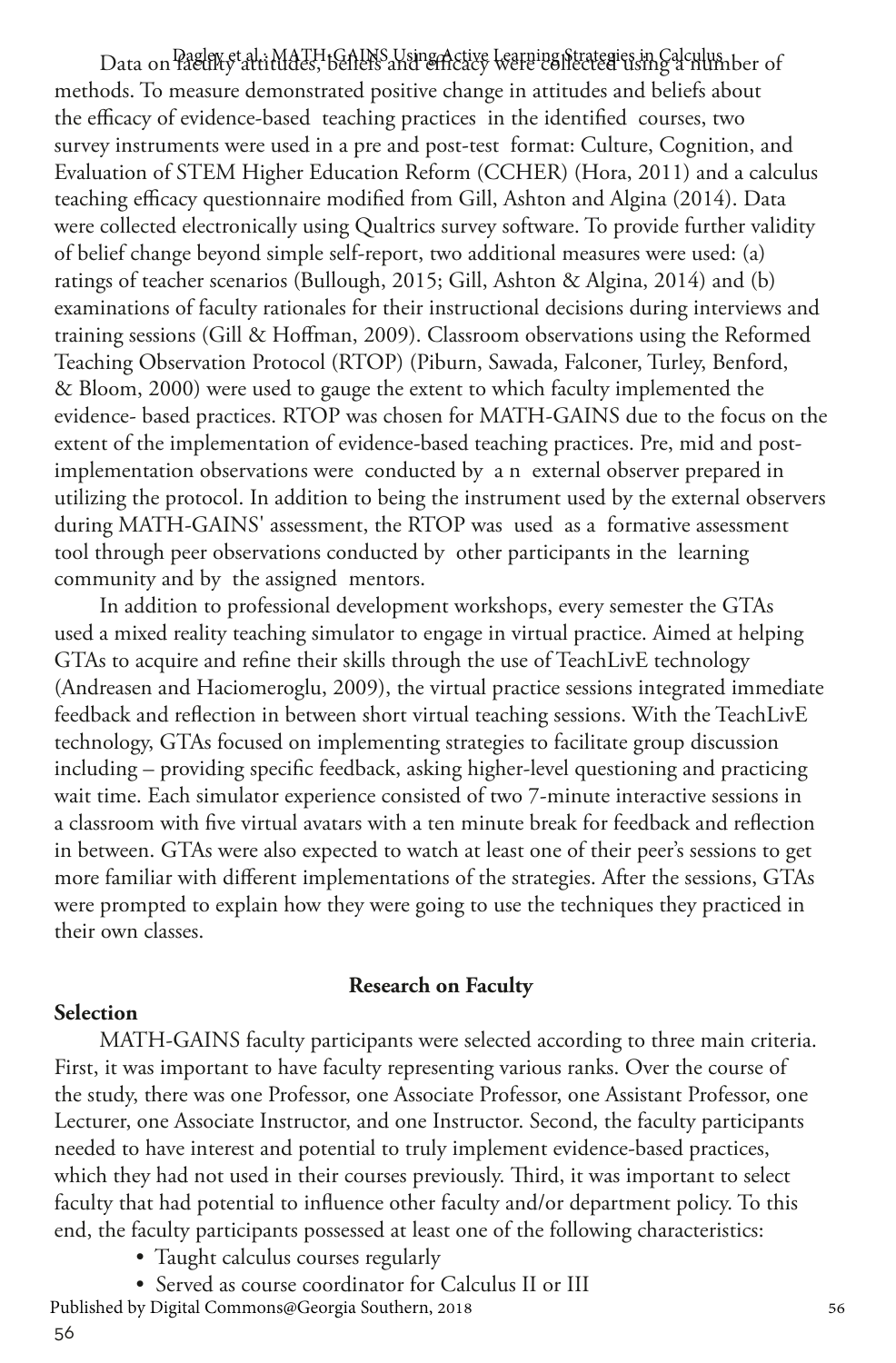• Chaired or served on committees that effect course changes *Proceedings of the Interdisciplinary STEM Teaching and Learning Conference, Vol. 2 [2018], Art. 8*

- Displayed prior participation in education related grants or research
- Held the rank of tenure, which may indicate an influential voice with other mathematics researchers in the department.

In year one, there was one female and two male faculty with ranks of instructor, associate instructor and professor. All three participants in year two were female with ranks of lecturer, assistant professor and associate professor.

## **Training**

Research (Henderson, Beach & Finkelstein, 2011) shows that short workshops do not facilitate institutional change. Instead, prolonged, consistent, intervention with reflection incorporated into the process leads to systemic change. MATH-GAINS was a one-year cognitive apprenticeship embedded within a vertical learning community of faculty and GTAs where faculty had the autonomy to select for themselves and implement on their terms evidence-based practice(s) in the Calculus classroom. Motivation theory suggests that providing autonomy for teachers leads to better outcomes for students (Roth, Assor, Kanat-Maymon & Kaplan, 2007).

Teams consisting of three faculty (one for each course – Calculus 1, 2 and 3) and five GTAs comprised the Learning Community (LC) for each year. Faculty LCs were designed to be a forum for exchange of information regarding evidence-based teaching strategies and the environment that nurtures support for the implementation of these practices. MATH-GAINS participants focused on developing mathematical understanding utilizing strategies centered on active engagement, effective use of technology and classroom assessment techniques. Faculty selected from a menu of evidence-based practices and developed learning materials that incorporated these practices in math courses over a two-semester period.

The totality of the professional development experience is summarized here, chronologically, and captured more succinctly in Table 2.

- 1. Faculty LC participated in a summer workshop, led by a faculty member from the Faculty Center for Teaching and Learning (FCTL) whose background was in chemistry. Programming included an introduction to STEM education research and the theories guiding effective practice. Through this context, the menu of MATH-GAINS' evidence based practices was introduced
- 2. Throughout the summer, the faculty LC participants brainstormed, discussed, reflected and developed curriculum and materials for their upcoming courses
- 3. Projects were implemented in fall semester and, through direct observations by trained mentors, the LC participants received formative feedback. LC faculty also visited each other's classes for support
- 4. GTAs made use of the teaching simulator once each semester
- 5. LC participants met monthly to debrief on their project, seek group support, and share ideas for success
- 6. LC participants attended a one-day winter workshop to discuss common experiences and "tweak" the evidence- based practices for the spring semester

7. Adjusted projects were implemented in the spring semester and underwent <sup>57</sup> https://digitalcommons.georgiasouthern.edu/stem\_proceedings/vol2/iss1/8 DOI: 10.20429/stem.2018.020108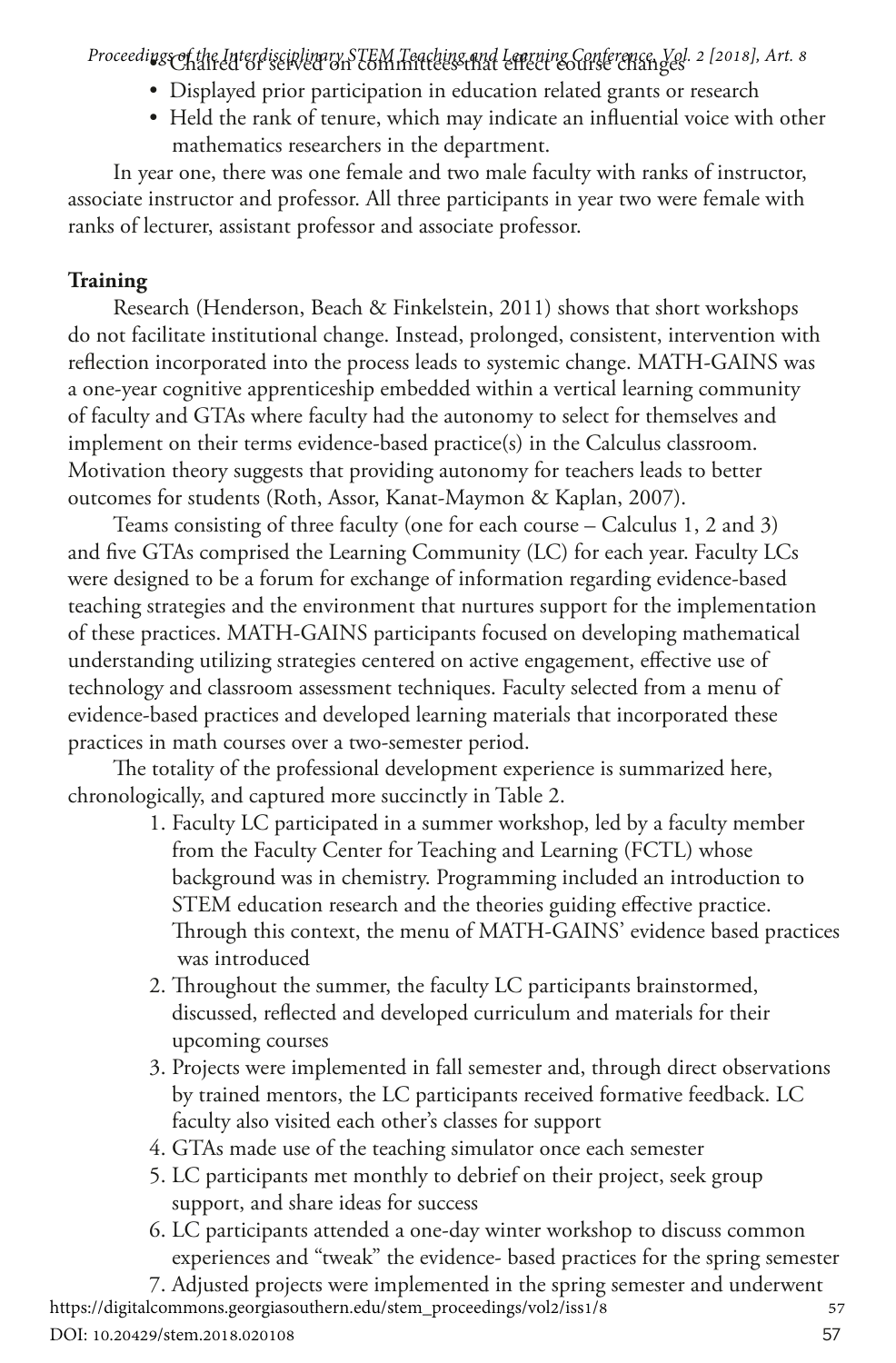formative observations and summative assessments Dagley et al.: MATH-GAINS Using Active Learning Strategies in Calculus

- 8. LC participants disseminated lessons-learned, best practices and materials developed to a faculty audience at the university's summer faculty development conference. Findings were also shared with populations in the math department including the Year Two MATH-GAINS LC cohort
- 9. The cycle continued in the second year

Faculty and GTA teaching efficacy and beliefs were measured at the beginning and end of the year.

### **Measures**

A variety of evidence was used to measure the effect that the professional development had on the instructors. Each faculty member was observed by an external observer who used the Reformed Teaching Observation Protocol (RTOP) to document the extent to which their lessons were reformed (according to the national science and mathematics standards for K-20 classrooms). Observations pre, during, and at the end of the faculty's participation in the program were analyzed. Faculty generated implementation plans, reflections and exit interviews were used to gain a better understanding of what the faculty were trying to do in their classroom and where they felt they had barriers. Researchers also surveyed all math faculty using the Culture, Cognition, and Evaluation of STEM Higher Education Reform questionnaire (CCHER; Hora, 2011) to ascertain faculty members' degree of acceptance of active learning classrooms. Two additional measures help provide insight into MATH-GAINS' faculty's beliefs about what constitutes good instruction in calculus (Calculus Teaching Scenarios; modified from Gill, Ashton & Algina, 2014), and their confidence in teaching calculus effectively (Calculus Teaching Efficacy Scales, modified from Gill, Ashton & Algina, 2014).

| <b>Training Component</b>       | <b>Training Category</b>    | Term |    |    | Participant |            |
|---------------------------------|-----------------------------|------|----|----|-------------|------------|
|                                 |                             | Su   | Fa | Sp | Fac         | <b>GTA</b> |
| Training Workshops              | Professional<br>development | x    |    |    | x           | x          |
| TeachLive simulator             | Support & feedback          |      | x  | x  |             | x          |
| Winter meeting                  | Professional<br>development |      | x  |    | x           | X          |
| Observation & mentor<br>meeting | Support & feedback          |      | x  | x  | x           |            |
| Monthly meetings                | Professional<br>development |      | x  | X  | x           | x          |
| Implementation<br>(initial)     | Intervention                |      | x  |    | x           | X          |
| Implementation<br>(revised)     | Intervention                |      |    | x  | x           | x          |
| Faculty conference              | Sharing experience          | X    |    |    | x           |            |

|  | Table 2. MATH-GAINS training timeline by activity and participant type |  |  |  |  |  |
|--|------------------------------------------------------------------------|--|--|--|--|--|
|--|------------------------------------------------------------------------|--|--|--|--|--|

#### **Outcomes**

Based on Roth, Assor, Kanat-Maymon & Kaplan (2007), autonomy in letting the faculty member decide which strategies to use and how they were going to use them was<br>Published by Digital Commons@Georgia Southern, 2018 Published by Digital Commons@Georgia Southern, 2018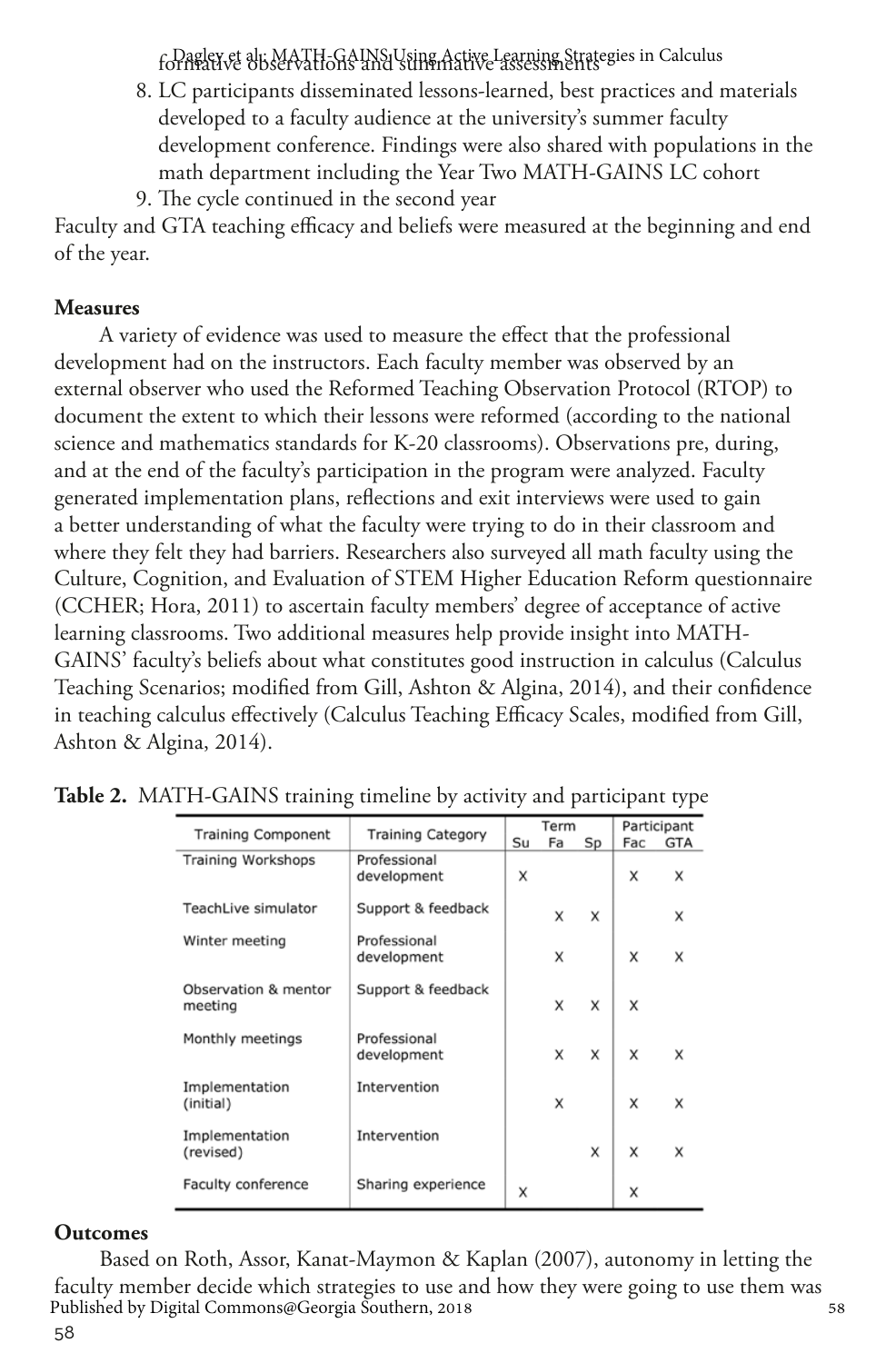a l&rgceedings of the Interdisciplinary STEM Teaching and Irgrainse Conference, Yol. 2 featsl. Art. 8<br>a for each faculty member varied. One faculty member, for example, decided to include an active learning activity, suited to the day's objectives, into every lesson taught. Another faculty member mostly focused on modifying the discussions sections of the course led by GTAs. In this case, the faculty member designed student-centered lesson plans and assisted in mentoring the GTAs to lead an active discussion section once a week. Still another faculty member decided to flip the course and use the majority of face-to-face time for active student-centered learning.

When looking at efficacy and attitudes, analyses showed that faculty held more positive views of reform instruction (using evidence-based practices), and more negative views of traditional instruction following the intervention in Year One. RTOP analyses revealed that changes in instructor practice varied across instructors. One instructor showed a strong change in practice, which continued across the second year of the study. Multiple faculty showed moderate change in practice continued across the second year. It should be noted that there were a couple of faculty whose practice did not show noticeable change despite a change in efficacy and attitudes. Further investigation into factors that indicate readiness of faculty to change is warranted.

The TeachLivE simulator data of the GTAs is still being analyzed. Interview data with the GTAs indicates they thought that the avatars responded similarly to the way their students responded in class. They felt like the simulator helped them learn how to work with small groups of students, particularly when trying to lead students through a series of questions as opposed to direct instruction. The GTAs also felt that a limitation of the technology was that they did not feel like the practices they focused on would scale up to their larger classes. Most of the GTAs expressed difficulty in translating the skills they practiced in the simulator to their actual classes.

Research on results of the faculty interviews and beliefs measures is ongoing. One presentation has resulted from early analyses to date (Gill, James, Saitta, Moore, Dagley, Philps & Chini, 2017, August).

#### **Research on Students**

#### **Selection**

Student participation within the MATH-GAINS (MG) project included enrollment in one of the designated calculus sequence sections in the fall or spring over the two year project period, Fall 2015 to Spring 2017. As previously indicated, the calculus courses contained no specific designation that would assist students in identifying which sections were included in the project. This allowed registration for the courses to be random. All students meeting the appropriate prerequisites for the calculus sequence had an equal opportunity to register for a project course. Calculus 1 was random enrollment each term. Once a student participated in a MG course, he/she was invited to continue into the next MG course in the calculus sequence if they desired. This was allowed until the course reached capacity or the end of the primary registration period. Once current MG participants were registered, the remaining seats in the section were opened to the general population. For example, in MATH- GAINS' first semester, Fall 2015, all participants in the project randomly enrolled into the MG sections on their own. Before registration opened for Spring 2016, a member of the research team visited each MG section and invited the current students to register for the MG section<br>tps://digitalcommons.georgiasouthern.edu/stem\_proceedings/vol2/iss1/8 https://digitalcommons.georgiasouthern.edu/stem\_proceedings/vol2/iss1/8

DOI: 10.20429/stem.2018.020108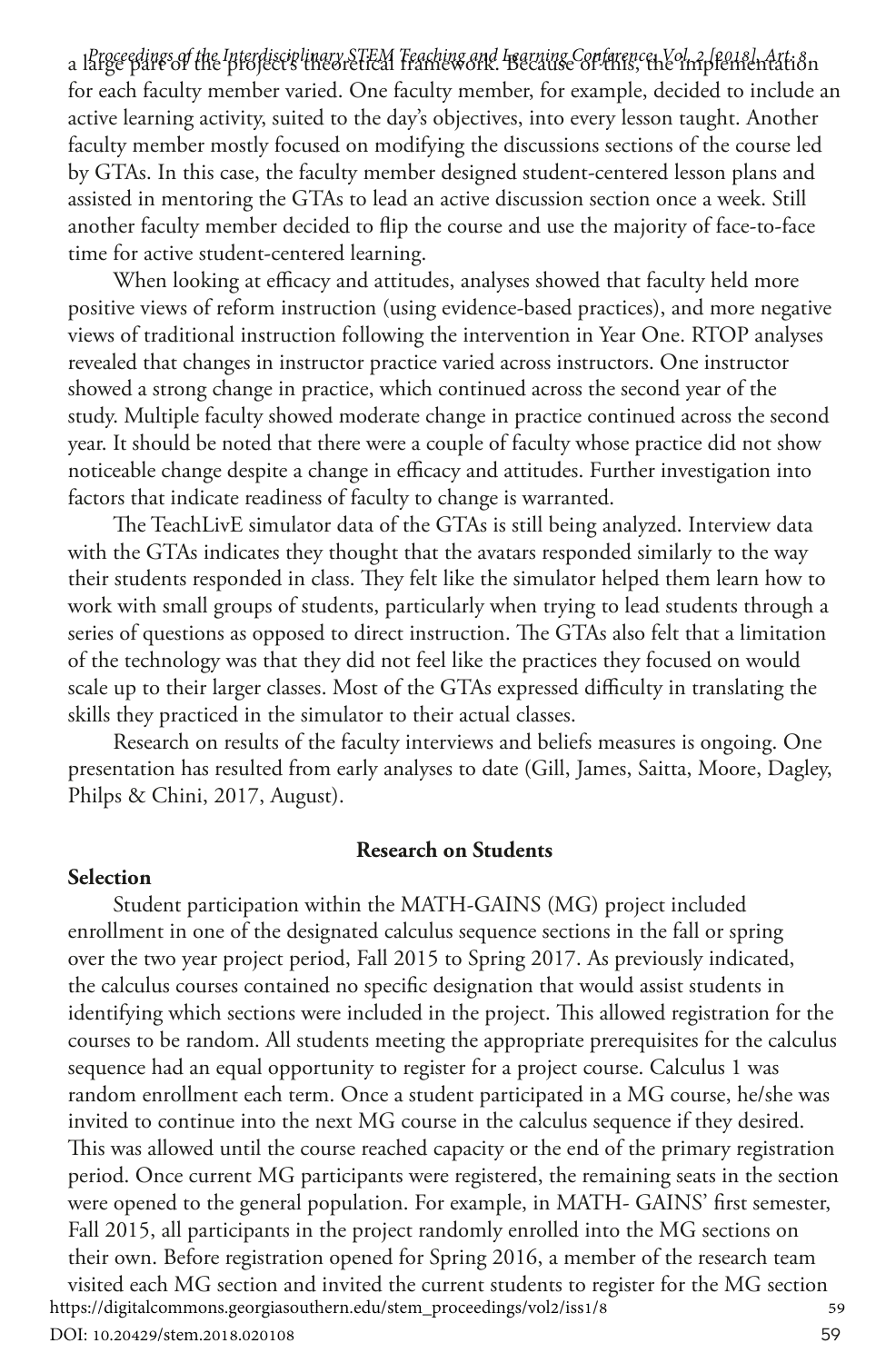of the next collagevet al.: MATH-GAINS Using Active Learning Strategies in Celculus 2). Those who expressed an interest were enrolled in the MG section of the appropriate course for spring. The same thing occurred each fall and spring term until the end of the project. This meant that some students enrolled in all three calculus courses with MATH- GAINS, some only enrolled in one and others chose to enroll in two courses.

Opening the remaining seats to the general population provided a comparison group built within each class. Future analyses will use this group to compare learning differences between those students who took multiple classes and those who experienced only one of the MG courses and to investigate any cumulative effect of experiencing multiple sections in an active learning environment. One potential factor that must be considered is whether academic differences in students in the comparison group affected outcome results. Students who register later for classes may be unsure of their performance in the class or future in a major, and thus differ significantly from early registrants. For this reason, a comparison holding constant for past academic performance or standardized test scores may be necessary to ensure there is no bias.

#### **Coding**

In order to be able to assess the MATH-GAINS effort, researchers had to appropriately define the cohorts for each course, term and year of the project. Once determined, each student enrolled in MATH-GAINS courses was coded in the university database using one of these definitions. Using only four characters as allowed by the parameters of the database, researchers determined ME## would be the best format. The first character "M" was chosen to designate the project "M"ATH- GAINS. The second character "E" represented the experimental group. This was important for future studies when specific control groups would be established and could use the designation of "C". The third character and first number corresponded to the number of the course in the calculus sequence:  $1 =$  Calculus 1,  $2 =$  Calculus 2 and  $3 =$  Calculus 3. The final character and second number corresponded to the term in chronological sequence of the project. For example, Fall 2015 was designated as 1 for term one of the project, Spring 2016 designated as 2 for term two of the project, Fall 2016 as 3 and so on. Table 3 includes each of the term definitions.

The comparison groups used for analysis in the ongoing studies related to this project were composed of all other non- Honors and non-Learning Community sections of Calculus 1, 2 and 3 offered during fall and spring terms during the same period, Fall 2015 – Spring 2017.

|         | Code             | Coding Definition                       |
|---------|------------------|-----------------------------------------|
|         | <b>ME11</b>      | Experimental group Calculus 1 in term 1 |
|         | ME21             | Experimental group Calculus 2 in term 1 |
|         | ME31             | Experimental group Calculus 3 in term 1 |
|         | ME12             | Experimental group Calculus 1 in term 2 |
|         | <b>ME22</b>      | Experimental group Calculus 2 in term 2 |
|         | ME23             | Experimental group Calculus 3 in term 2 |
|         | ME13             | Experimental group Calculus 1 in term 3 |
|         | ME23             | Experimental group Calculus 2 in term 3 |
|         | ME33             | Experimental group Calculus 3 in term 3 |
|         | <b>ME14</b>      | Experimental group Calculus 1 in term 4 |
|         | ME <sub>24</sub> | Experimental group Calculus 2 in term 4 |
| rital C | ME24             | Experimental group Calculus 3 in term 4 |

| Table 3. MATH-GAINS coding definitions |  |
|----------------------------------------|--|
|----------------------------------------|--|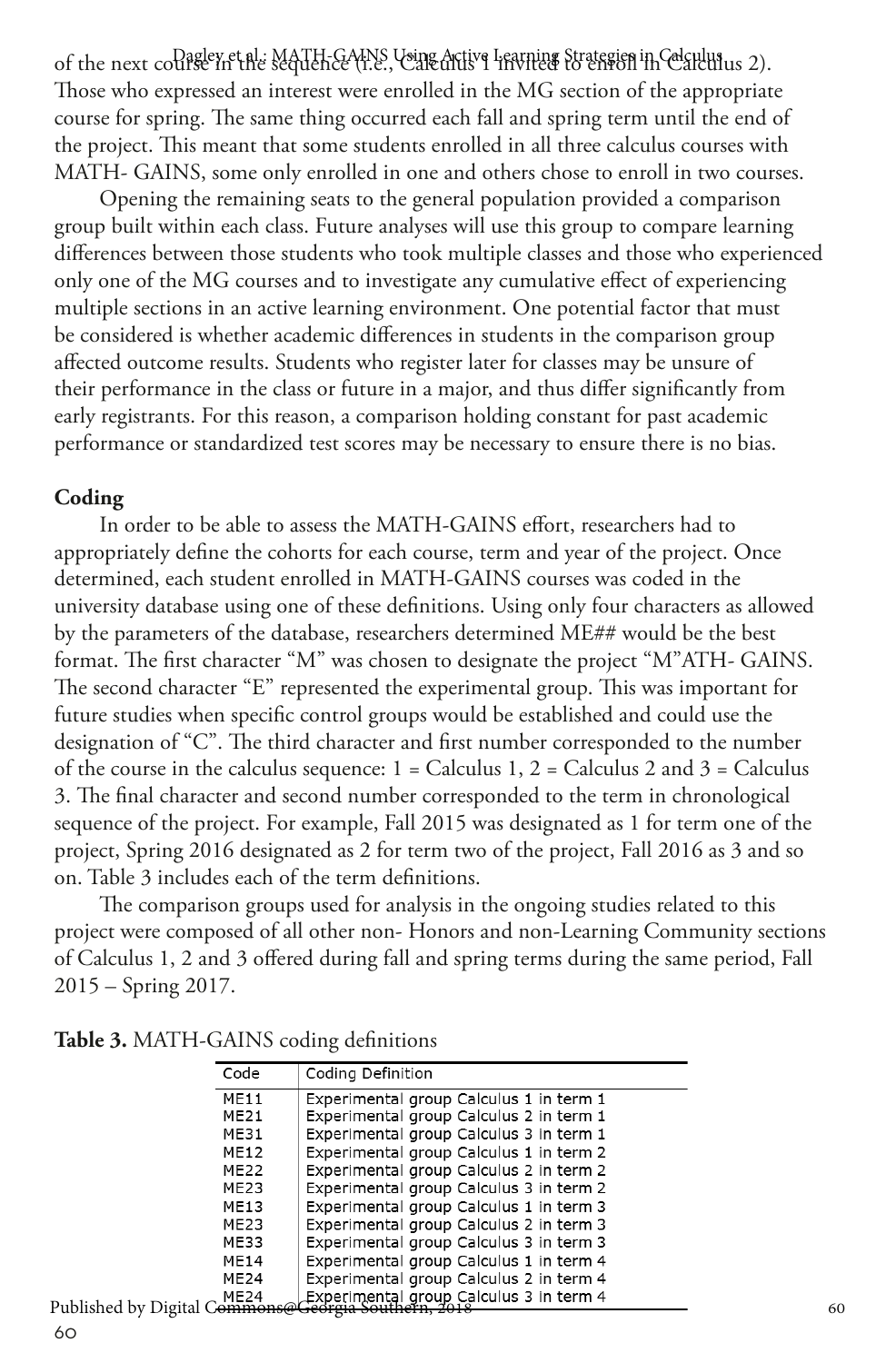# **Demographics** *Proceedings of the Interdisciplinary STEM Teaching and Learning Conference, Vol. 2 [2018], Art. 8*

Of the 1,908 students who enrolled in a MATH-GAINS course, 17 were eliminated because of admission in a graduate non-degree seeking category. Another 237 were removed from any analysis due to previous participation in a STEM learning community. Of the 1,654 eligible students the vast majority (n=1,329) were enrolled in Calculus 1 with the remaining 163 and 162 students enrolled in Calculus 2 and Calculus 3, respectively. The comparison group consisted of 4,528 students of which 1,456 were enrolled in Calculus 1 with the remaining 1,573 and 1,499 enrolled in Calculus 2 and Calculus 3, respectively.

Other demographic characteristics considered in the study included admission status to the institution, socioeconomic standing during the semester completing the course, gender, ethnicity and classification as a first-generation college attendee. The characteristic details for the MATH-GAINS participants and comparison groups are shown in Table 4.

#### **Outcomes**

#### **Course Performance**

Overall, there was no statistically significant difference in student performance based on DFW rates – those not successfully completing the course by failure or withdrawal – when comparing those students participating in MATH-GAINS courses and those in the general population courses (comparison group). In general, students in MATH- GAINS sections of Calculus 1 offered in fall had lower DFW rates than the comparison group, but the comparison group outperformed MATH-GAINS students in spring sections. For Calculus 2, the comparison group outperformed MATH-GAINS in every term. Just the opposite, MATH-GAINS students outperformed the comparison group in Calculus 3 in all terms except one where performance was almost identical. Deeper analysis is necessary to determine the reasons behind these differences including individual review by section each term to hold constant for instructor.

| Variable                    | MATH-GAINS | Comparison |
|-----------------------------|------------|------------|
| <b>First Generation</b>     | 368        | 954        |
| Low Income                  | 391        | 1,068      |
| First-Time in College Admit | 1,169      | 2,995      |
| <b>Transfer Admit</b>       | 433        | 1,419      |
| Second or Non-Degree Admit  | 52         | 114        |
| Female                      | 523        | 1,072      |
| Male                        | 1,131      | 3,456      |
| African American            | 150        | 338        |
| Hispanic                    | 442        | 1,136      |
| White                       | 781        | 2,331      |
| Other or non-specified      | 281        | 723        |

**Table 4.** Demographic characteristics of MATH-GAINS and comparison group students

First-time-in-college and transfer student admits in MATH- GAINS had about the same DFW rates, 41% and 42% respectively. However, when analyzed alongside the comparison group, first-time-in-college students performed much better (DFW for MATH-GAINS 41% vs. Comparison 37%) in the general population courses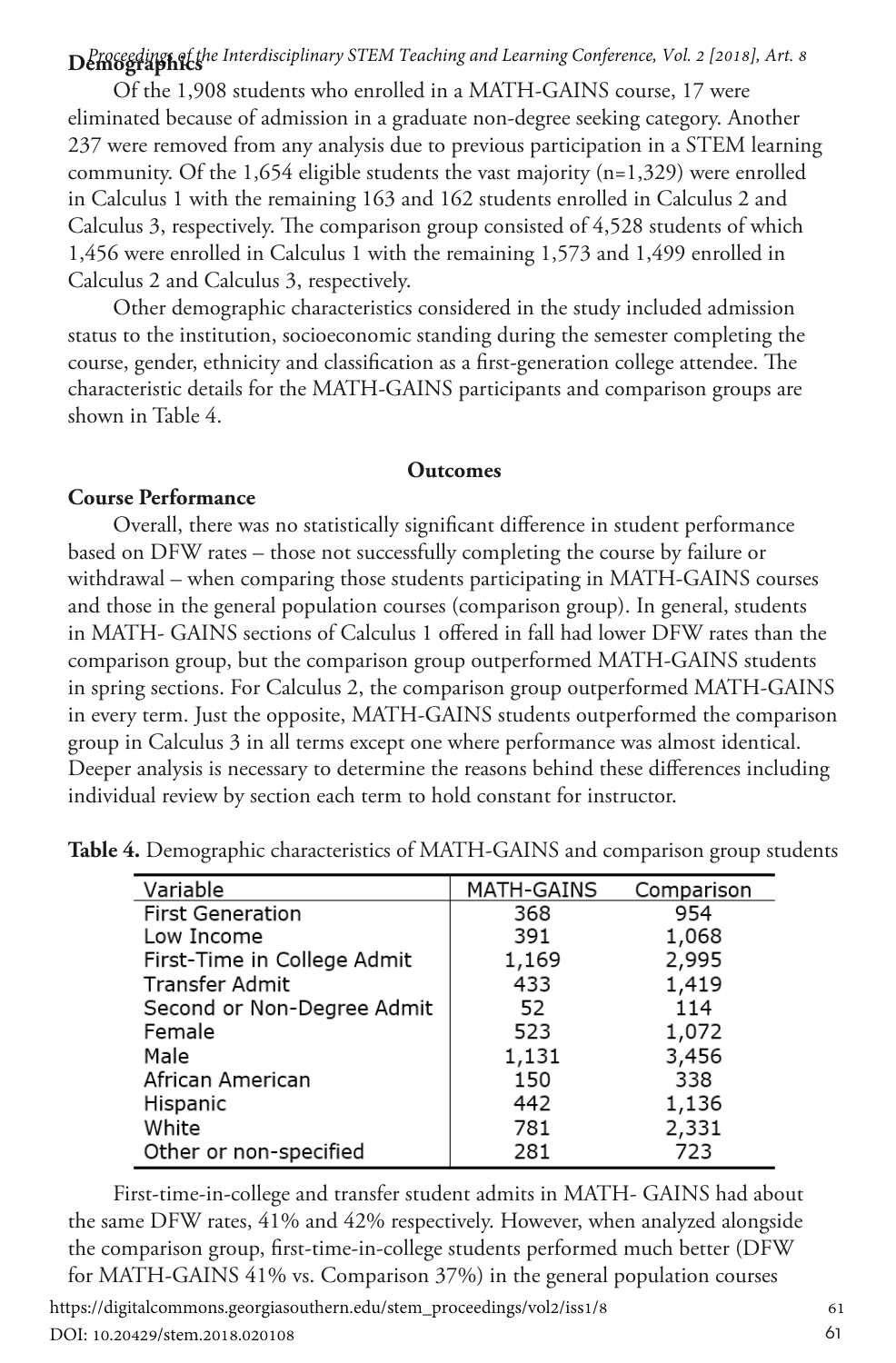while transfer <sup>Dagla</sup>Y.ft.al.idMATH-GAINS Using Acti**ve** For ming Strategies in Galculus 2% vs. Comparison 56%) in the MATH-GAINS courses. This could be attributed to the academic maturity of transfer students, having experience in college level courses and leading to the ability to adapt to different types of instructional methodologies whereas, first-time-in-college students may be accustomed to a more traditional style of lecture and are still acclimating to college level rigor. There was no significant difference in performance based on gender though both males and females had slightly lower DFW rates in the general population courses. When looking at ethnicity, African- American students had lower DFW rates in MATH-GAINS while Caucasian students had lower DFW rates in the general population sections, but there were only slight differences for each group. The most significant differences were for Hispanic students who had lower DFW rates in the general population courses compared to MATH-GAINS, 42% and 51% respectively.

A few factors impacted this portion of the student analysis. Limitations include, but may not be limited to:

- 1. The use of grades in courses which are known to be a less effective and more subjective variable for comparison.
- 2. Students repeating a course were included in the total counts therefore, student counts were not uniquely identified. Additionally, a poor performing student in one class could be expected to be poor performing in subsequent attempts of the course.
- 3. Most MATH-GAINS sections contain late enrolled students. Late enrollment occurs when a student postpones registration which is often due to indecision on continuing with a major or expected or actual poor performance in a class. This could mean that a larger percentage of students with a poor performance record enrolled in MATH-GAINS sections.

When looking at only MATH-GAINS participants, 91 students took at least two courses in the calculus sequence with the program. Of this group, 56 passed (61%) and 35 failed (39%) the second course. Only 7 students took all three courses in the sequence with MATH-GAINS. For those with low performance in a MATH-GAINS course, 96 repeated a course in the sequence with MATH-GAINS. Of this group, 37 failed (39%) the second attempt and 59 passed (61%). The number of students taking additional courses in the sequence or repeating courses with the project was limited for two reasons: (1) because MATH-GAINS offered large lecture Calculus 1, but only one section each of small lecture Calculus 2 and 3 only approximately 100 students could move forward each semester and (2) by the time students found out they needed to repeat a course the majority of the MATH-GAINS seats were filled, eliminating the opportunity for many to repeat with the program.

#### **Persistence**

One student outcome associated with the project related to persistence of students in a STEM major. The outcome was divided into two measures, persistence in and graduation from the STEM major. Initial analysis combined the two measures for a single retention rate. Preliminary results were positive.

Because students enrolled in MATH-GAINS courses were not from a single<br>hed by Digital Commons@Georgia Southern, 2018 Published by Digital Commons@Georgia Southern, 2018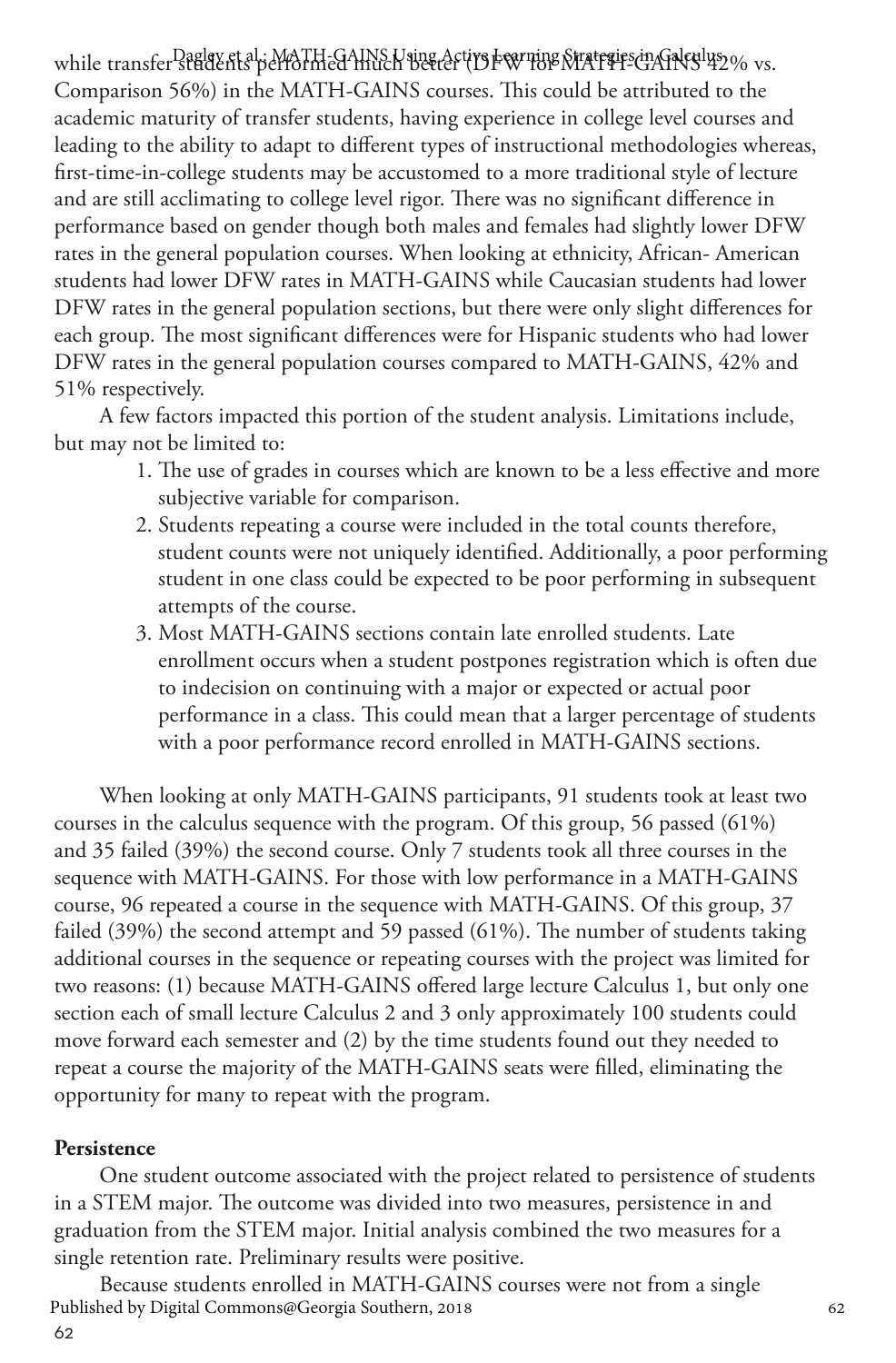entering cohort (i.e., students enrolled were admitted in many different terms and *Proceedings of the Interdisciplinary STEM Teaching and Learning Conference, Vol. 2 [2018], Art. 8* years), a traditional fall- to-fall retention calculation would not accurately reflect retention in STEM as defined by the project. Instead, MATH-GAINS STEM retention was determined by taking all students enrolled in a MATH-GAINS section, reviewing their major upon admission to the institution (STEM vs. non-STEM) and conducting two-year or one-year term-to-term (i.e., fall MATH-GAINS enrollment to fall one and two years out, spring MATH-GAINS enrollment to spring one and two years out) persistence or graduation in STEM. The comparison group for this outcome was the All STEM population inclusive of both first-time-in-college and transfer students. All calculus courses offered in the MATH-GAINS' sequence boasted higher two-year and one-year retention rates in STEM than the All STEM population. Table 5 outlines the one and two-year retention (persistence and graduation) rates for each MATH-GAINS calculus course and the All STEM population.

When examining MATH-GAINS' participants, there were a number of trends that one would expect to see.

- 1. There was a higher percentage of STEM majors as a total of enrollment in Calculus 2 and 3 than in Calculus 1. This can be credited to actual volume of students in Calculus 1 or that it is the first course in sequence and many students enroll with limited intentions of moving forward in STEM (i.e., students who change a major during the first term of enrollment).
- 2. One-year and two-year retention rates in Calculus 2 and 3 were significantly higher than Calculus 1 in most terms. By the time students reach these courses, they are further along in their STEM major with more time invested. The majority of students choosing to leave the STEM major early on typically do so after the initial gateway course.
- 3. Persistence in the STEM major was higher one year out than two years out as shown in Table 4. Retention research (Braxton, Brier & Steele, 2008) shows that though the majority of students who leave do so in the first year, a similar percentage exit during year two. A large percentage attempt to persevere beyond the first gateway course, but make the decision to leave when not performing well during the second or third course in the sequence before investing too much time.

**Table 5.** One and Two-Year Retention Rates for MATH-GAINS and the All STEM Population

|          | MATH-GAINS | AII STEM   |            |     |
|----------|------------|------------|------------|-----|
| Year     | Calculus 1 | Calculus 2 | Calculus 3 | (%) |
|          | (%)        | (%)        | (9/6)      |     |
| Two-Year | 63         | 76         | 76         |     |
| One-Year | 74         | 81         | 86         | 69  |

Continued review of the data is warranted. Future analysis will include break downs of retention by gender, ethnicity and even individual STEM majors.

#### **Sustainability**

The purpose of this study was to examine faculty change and its impact on students, as the teacher change literature often does not directly connect changes in<br>tps://digitalcommons.georgiasouthern.edu/stem\_proceedings/vol2/iss1/8 https://digitalcommons.georgiasouthern.edu/stem\_proceedings/vol2/iss1/8 DOI: 10.20429/stem.2018.020108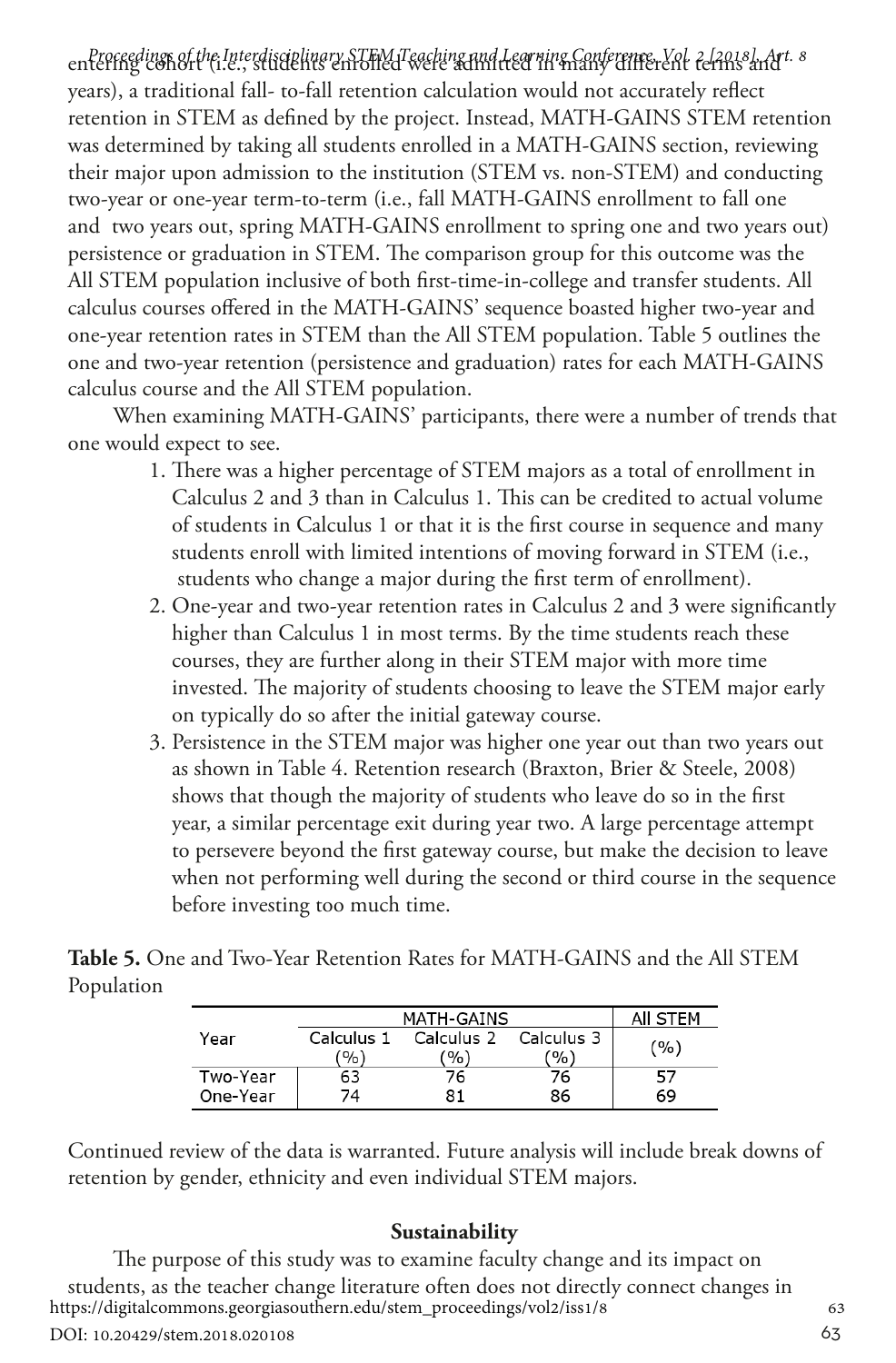teachers' kno<del>wledge et al.: MATH-GAINS</del> Using Active Learning Strategies in Calculus ctice (Buehl & Beck, 2015). Thus, we began with the analyses on student data. Though student data shows initial positive results, it was the research with and development of the faculty that were the primary focus of this project. Advancing student success would not be possible without sustaining the faculty development component. The goal set forth by MATH-GAINS was to create an ecosystem where an influential number of the Department of Mathematics faculty at a large metropolitan university persistently and sustainably applied evidence-based practices in their teaching of Calculus courses. As evaluation of the year two faculty data continues, the researchers believe the project has been very successful in moving faculty towards the use of evidenced-based practices.

Over the course of two years, which was the MATH-GAINS project duration, the Department of Mathematics made many significant changes, each one influenced to some degree by MATH-GAINS. Three of these changes were initiated and accomplished by the principle investigator of MATH-GAINS. First, a regular (semi-weekly) math education seminar series was organized. The seminars showcase teaching practices and results from faculty both inside and outside the department, promoting regular exchange of ideas, and typically boast higher attendance than other regular mathematics research seminars in the department. Second, one mathematics colloquium is devoted to mathematics education each year. These colloquia are generally given by experts from outside the university, and are attended by most of the department. Third, the department hired a tenured professor who has secondary research interests in math education and a tenure-track faculty member, whose primary research interest is math education. As there are no other faculty in the department with the same primary research focus, this denotes a significant change, which is necessarily reshaping the role of mathematics education research within the department.

In addition, further changes in the department have resulted from the actions of faculty that participated in the MATH-GAINS program. To be specific, four MATH-GAINS faculty participants serve on the department's Calculus Committee; one of the four is serving as the committee chair. The committee continues to gather and analyze data in order to better understand failure rates, and they are actively pursuing bold changes to course design, materials and curriculum. Finally, a new Mathematics Education Committee has been created to assess, promote and implement further developments, now that the MATH-GAINS program has officially ended. Though much analysis remains, researchers are encouraged by the progress of cultural change initiated within the Department of Mathematics at all levels of the faculty ranks.

#### **References**

- American Society for Engineering Education. (2012). *Innovation with impact: Creating a culture for scholarly and systematic innovation in engineering education.* Retrieved December 5, 2017, from https://www.asee.org/member- resources/reports/ Innovation-with-Impact
- Andreasen, J., & Haciomeroglu, E. (2009). Teacher training in virtual environments. Paper presented at the annual meeting of the North American Chapter of the International Group for the Psychology of Mathematics Education, Atlanta, GA.
- Braxton, J., Brier, E., & Steele, S. (2008). Shaping retention from research to practice. *Journal of College Student Retention, 9*(3), 377-399.<br>ed by Digital Commons@Georgia Southern, 2018

Published by Digital Commons@Georgia Southern, 2018